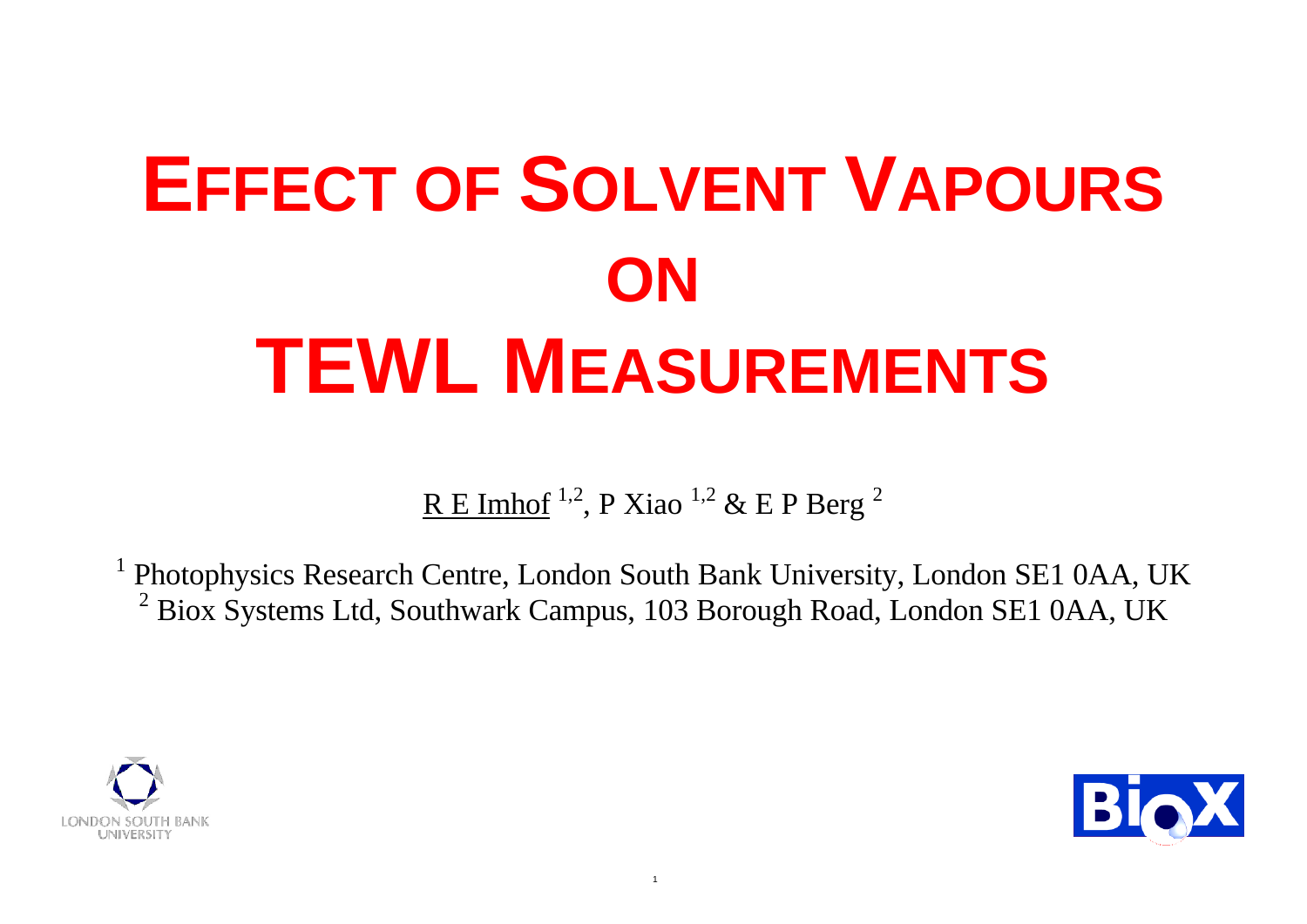# **Introduction**

The importance of TEWL measurements in product testing and claims support is well recognised. However, some formulations applied to the skin may contain volatile solvents whose vapours may interfere with the TEWL measurement process. The TEWL guidelines [1, 2] do not discuss this problem and we therefore present a study of the effects of a number of common solvents on TEWL measurements.

Modern TEWL instruments all use the same type of electronic sensor for humidity measurement. It is in the form of a thin-film capacitor, designed to allow vapours in the surrounding air to permeate its porous dielectric. The sorbed vapour causes the capacitance of the sensor to increase in proportion to its quantity and dielectric constant. Such sensors are specific to water vapour only to the extent that water has a higher dielectric constant than other common vapours. Interference from other vapours therefore affects all modern TEWL instruments.

The study used a condenser-chamber instrument [3] (Biox Systems Ltd, UK) whose closed chamber allows the humidity sensor to be exposed to high concentrations of the solvent vapours for prolonged periods of time. The condenser temperature is electronically stabilised to  $-13.4\degree C$  and this causes solvent vapours with higher boiling or freezing temperatures to condense.

## **Materials and Methods** The measurement method used is similar to the recently developed droplet calibration technique for TEWL [4], as

illustrated in Figure 1.



**Figure 1: Droplet method for testing solvent effects on TEWL measurement.**

A micro-syringe (SGE Type GC) was used to dispense a 500nL droplet of solvent into a calibration cap that can be tightly coupled to the AquaFlux measurement chamber. The TEWL instrument was then set to record a timeseries of flux density readings as volatile components of the droplet evaporate. Standard-grade chemicals as listed in Table I were used.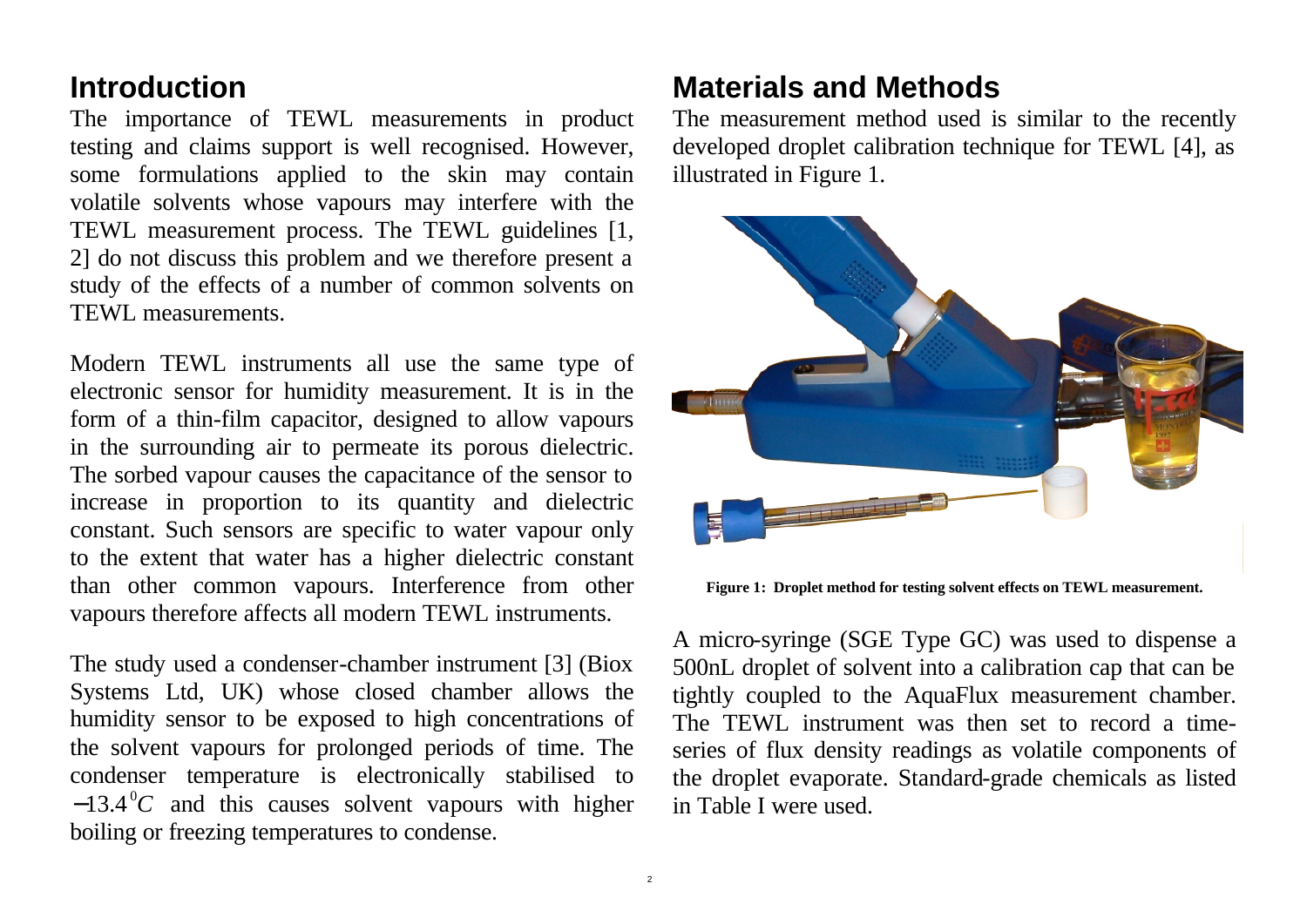| <b>Table I: Solvent Properties.</b> |                |                |                   |                 |
|-------------------------------------|----------------|----------------|-------------------|-----------------|
| <b>Solvent</b>                      | <b>Melting</b> | <b>Boiling</b> | <b>Dielectric</b> | <b>Vapour</b>   |
|                                     | <b>Temp C</b>  | <b>Temp C</b>  | <b>Constant</b>   | <b>Pressure</b> |
|                                     |                |                |                   | kPa @ 20C       |
| Glycerol                            | 18             | 290            | 43                | < 0.01          |
| <b>Transcutol</b>                   | $-76$          | 198            |                   | 0.01            |
| Propylene Glycol                    | $-59$          | 187            | 32                | 0.01            |
| Dimethyl Sulfoxide                  | 18.5           | 189            | 48                | 0.06            |
| Water                               | $\theta$       | 100            | 78                | 2.3             |
| <i>Isopropanol</i>                  | $-88$          | 83             | 20                | 4.3             |
| Ethanol                             | $-117$         | 78             | 25                | 5.8             |
| Methanol                            | $-94$          | 65             | 33                | 12.8            |

# **Results**

In each experiment, the TEWL measurement chamber was closed and empty during the first few seconds of measurement, with the signal settled to zero flux density. The empty cap was then quickly replaced with one containing the solvent droplet in its base, at the centre. The changeover gives rise to a signal peak centred at  $\sim 20$ seconds, as the measurement chamber is briefly exposed to ambient humidity. Thereafter, the graphs show the response of the instrument to the solvent vapours.

### **Low Volatility Solvents**

Of the four solvents with the lowest vapour pressures (Glycerol, Transcutol, Propylene Glycol, and DMSO),

Glycerol and Transcutol were found not to interfere with water vapour flux measurement at all. Their only observable effect was the release of a small quantity of dissolved water (5.8nL and 13.5nL respectively), as shown in Figure 2.



### **Figure 2: Droplet response from low volatility solvents.**

A similar response was observed during the first 30 minutes with Propylene Glycol. However, the indicated flux density was found to decrease below the zero level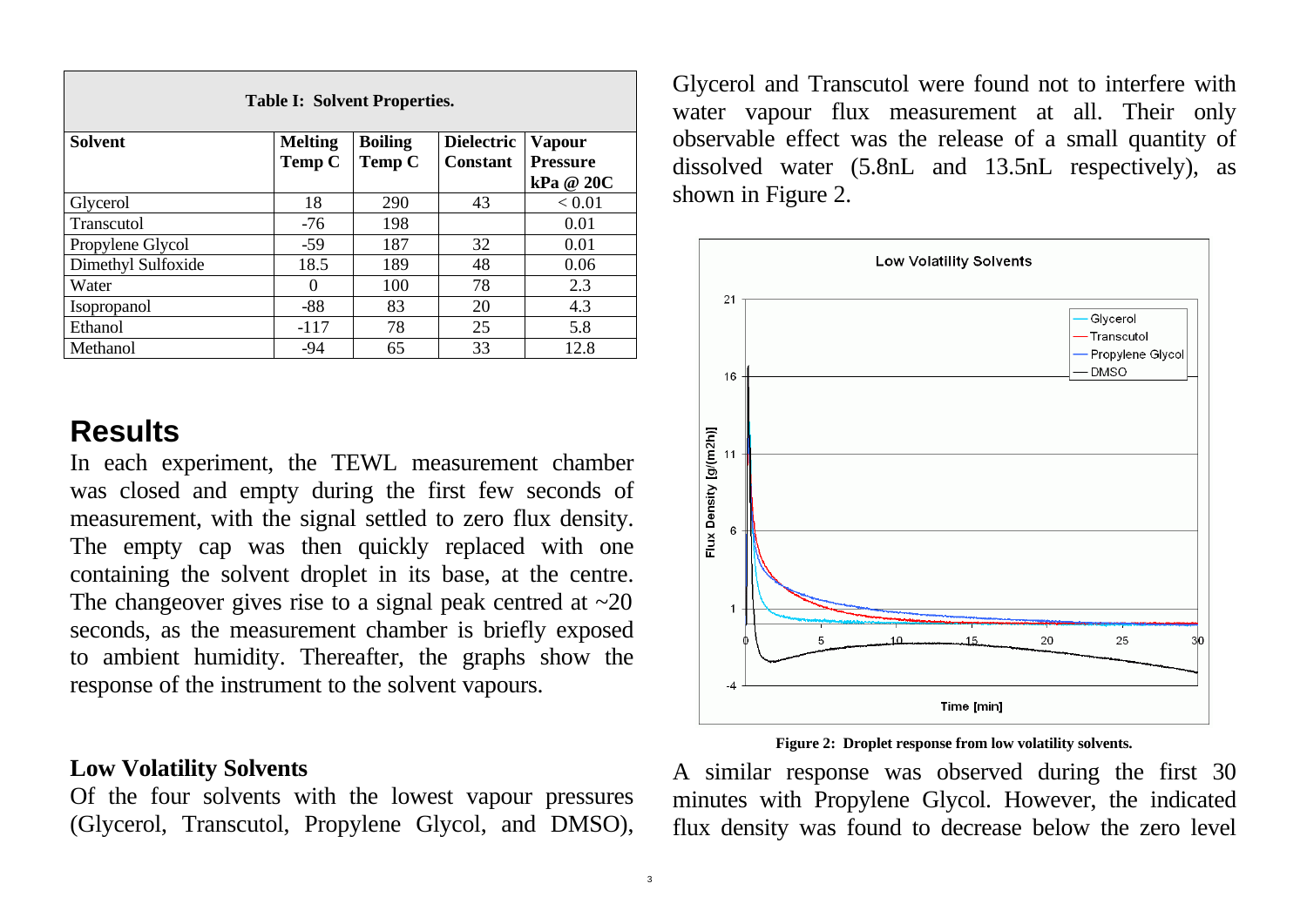with prolonged exposure, reaching a value of  $-4.6$   $gm^{-2}h^{-1}$  after eight hours.

DMSO had a similar effect, but its action was immediate. This is thought to be caused by a lowering of water vapour pressure in the measurement chamber through the hygroscopic action of DMSO.

### **Alcohols**

Response curves for three alcohols of higher vapour pressure than water are presented in Figure 3.

> Methanol was found to have the biggest effect, with a secondary peak  $\sim$ 78 seconds after the first (water-loss) peak. The indicated flux density was then found to decrease, reaching a minimum of  $\approx -5.3 \text{ gm}^{-2} h^{-1}$ approximately 65 seconds after the secondary peak. Thereafter it was found to rise quite rapidly, levelling out at ≈90 *gm*<sup>-2</sup>*h*<sup>-1</sup> after about an hour.

Isopropanol was found to have little effect. Once the dissolved water had evaporated, flux density reading was found to reach a minimum of  $\approx -1.2$  *gm*<sup>-2</sup>h<sup>-1</sup> after about 3 minutes, but this was followed almost immediately by a slow upward trend, which peaked at  $0.6 \text{ gm}^{-2} h^{-1}$  about one hour later. It subsequently reversed again, reaching a reading of  $-0.9$   $gm^{-2}h^{-1}$  after about two hours, after which it remained steady.

Ethanol was found to cause a significantly larger baseline shift, reaching a steady value of  $-3.9 \text{ gm}^{-2} h^{-1}$  once the dissolved water had evaporated.



**Figure 3: Droplet response from three alcohols of higher vapour pressure than water.**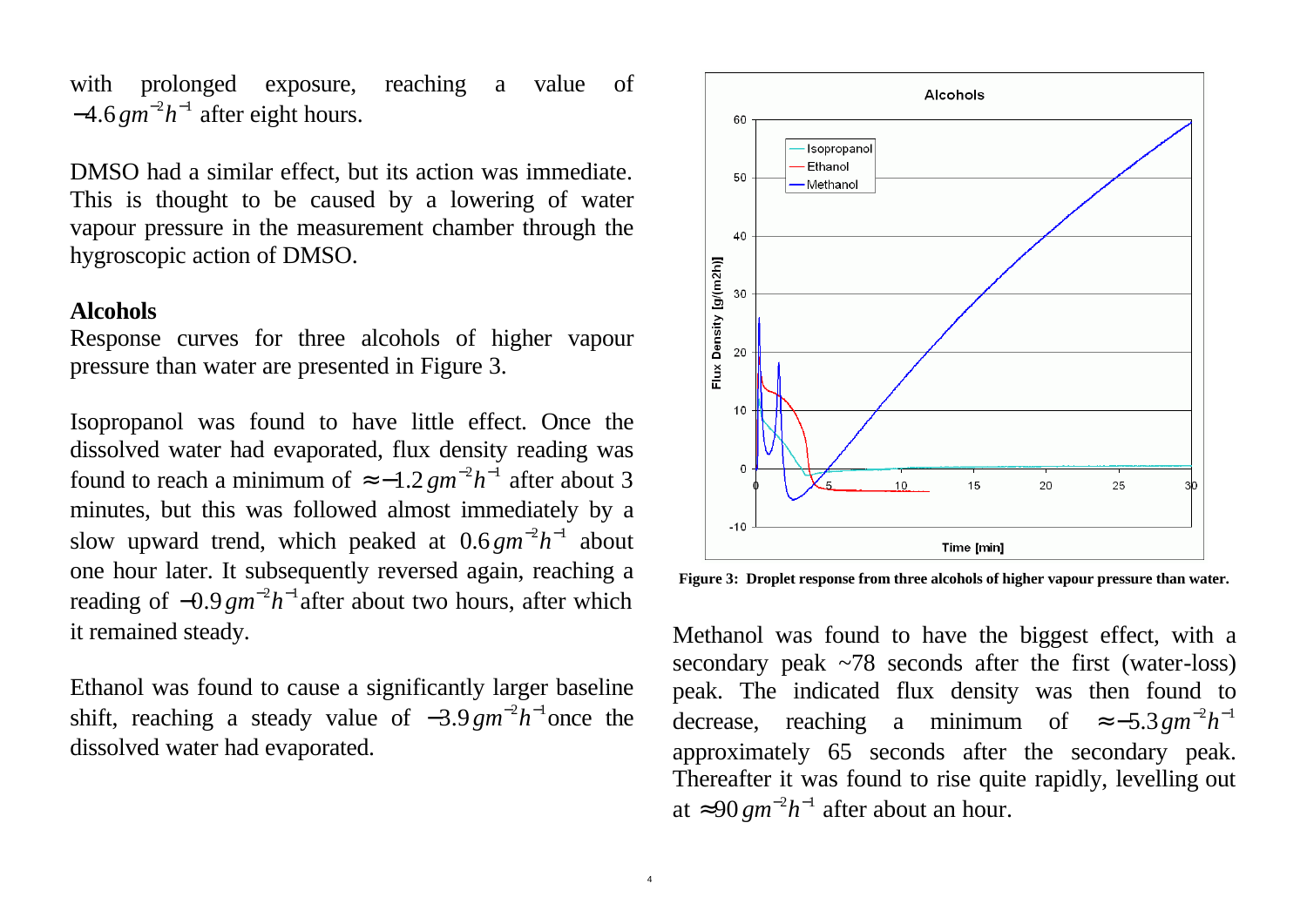### **Ethanol - Water Mixtures**

The above tests may be somewhat unrealistic in that the solvents were trapped in the measurement chamber in undiluted form, with little or no water present. Any realistic formulation for use on skin would contain significant quantities of water and this would undoubtedly reduce the solvent interference effects on the measurements. This was tested with a number of commonly available ethanol - water mixtures, as shown in Figure 4.

In this case, the time-integral of the flux density (Q-Plot) is displayed rather than the flux density itself, to give a measure of the quantity of water released from the droplets. Presented in this way, it becomes immediately apparent that Beck's Alcohol-free Lager releases considerably more water than Glenfiddich. Although an accurate quantitative analysis is not possible, given the impurity content of these mixtures, it is nevertheless worthwhile to correlate the measured water content with the declared alcohol content, as in Figure 5.



**Figure 4: Q-plot of droplet response to Ethanol-Water mixtures.**

### **Solvent Effect on Calibration**

Capacitative humidity sensors used in all TEWL instruments discriminate only weakly between different vapours through the dielectric constants of the solvents. Solvent vapours are sorbed into the dielectric during exposure and traces may persist after exposure. Only Methanol exposure was found to cause a persistent change of sensor characteristics, where it took about 24